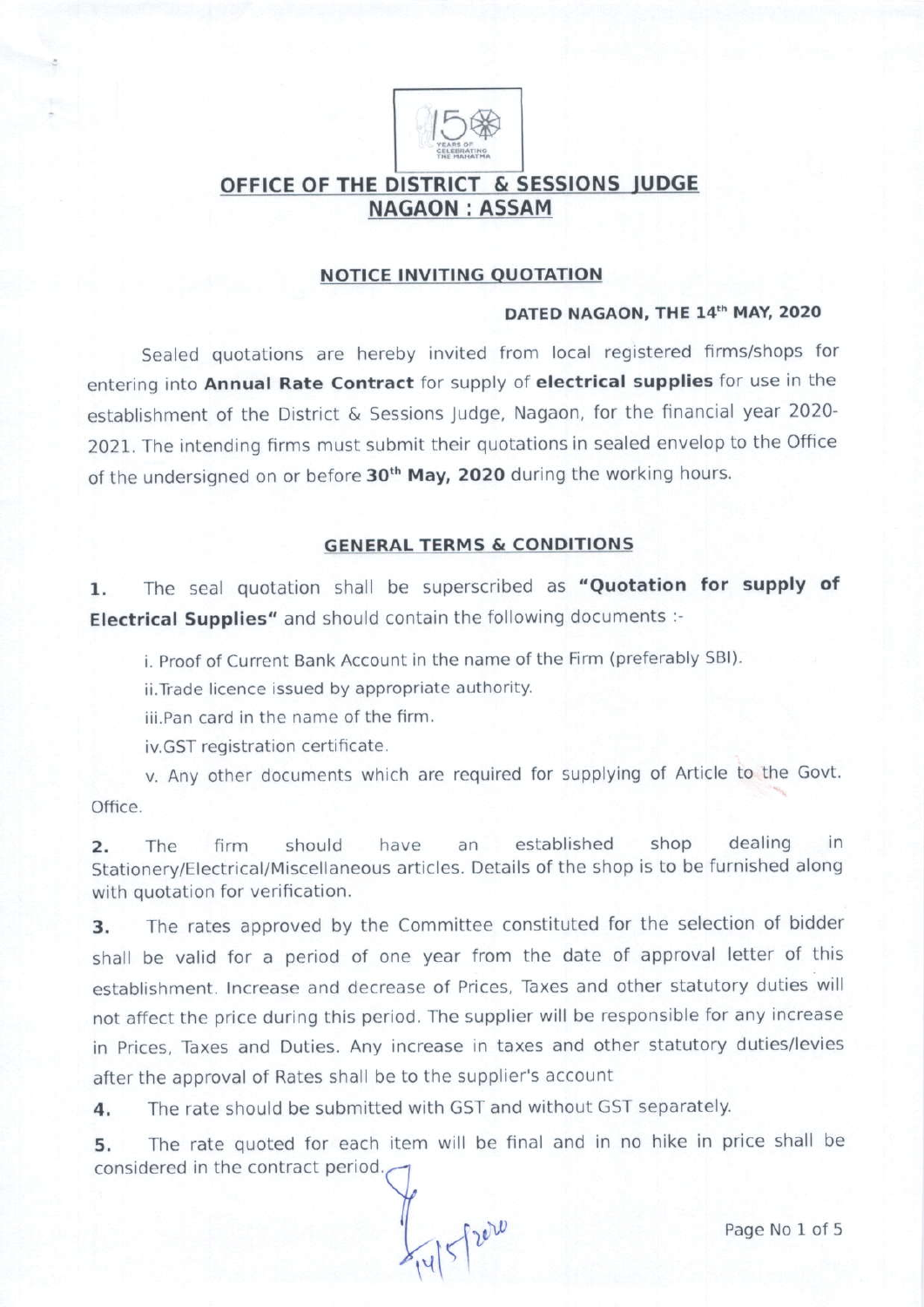6. Preference may be given to Firm/Shop which has experience in dealing with supply of Office goods/articles in High Court/District Courts/Govt. Offices.

7. The bidder shall have to supply the ordered items immediately on receipt of such supply order. The article to be supplied should be of best and standard quality.

8. Payments shall be made after satisfactory execution of the order and supply of material in satisfactory condition in bill basis.

9. Sample of the items should be submitted where necessary.

10. The firms should quote rate of items for the specified brand name, size, weight etc.(where applicable) as per the prescribed list/format appended herewith without adding any extra item.

11. The articles will be purchased as per requirement and same shall be delivered to the O/o the undersigned/Judges Bungalow etc. wherever necessary immediately.

12. The undersigned reserves the right not to accept or reject any or all quotation in part or full and he shall not be bound to accept the lowest bidder.

13. In case of violation of terms and conditions of the tender document or unsatisfactory supply of material or of poor quality and below standard, the undersigned reserves the right to terminate the supply order by giving intimation to the supplier.

14. The decision of the undersigned in all respect shall be final and binding.

sd/-

District & Sessions Judge. Nagaon::Assam.

 $DATED: 14|5|2020$ 

Copy to :-

1) The Systems Officer, O/o The District & Sessions Jud9e, Nagaon. He is requested to upload the notice in the Official Website of the Nagaon District Judiciary, along with the list of items/articles/materials enclosed.

2) Notice Board of this establishment.

 $MEMO.NO.DJN/STA/3/2020/4007 - U009$ 

3) Office Flle.

District & Sessions Judge.

Distriction & pressare Judge Nagaon (Assam)

Page No 2 of 5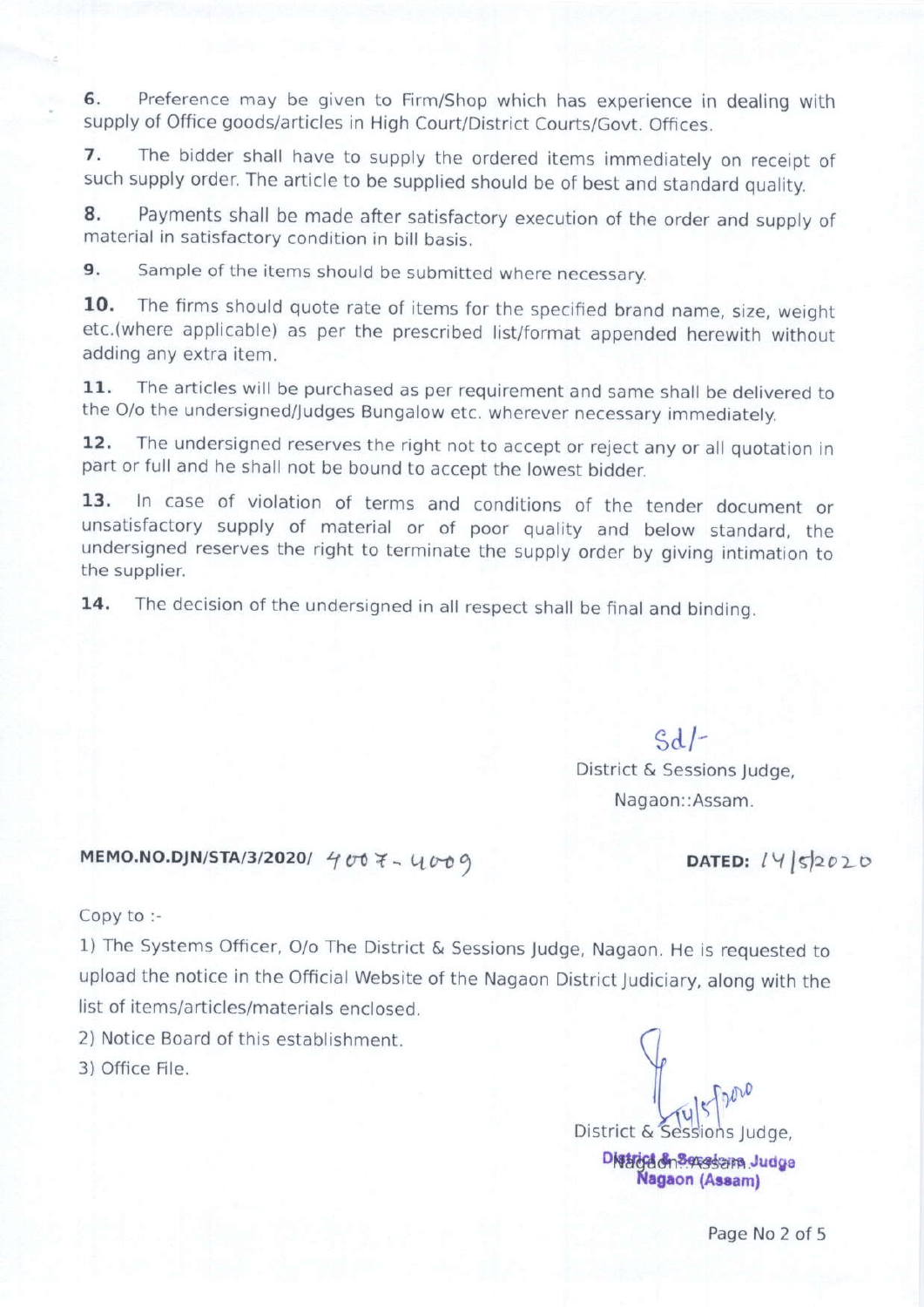# List of Electrical Items

| SI.<br>No.     | Name of the items                                               | Per Unit | Rate (in Rs.) |
|----------------|-----------------------------------------------------------------|----------|---------------|
| 1              | <b>Black Tape</b>                                               | Pc.      |               |
| $\overline{2}$ | <b>Bulb Holder</b>                                              | Pc.      |               |
| 3              | Condenser for Ceiling Fan (Bajaj)                               | No.      |               |
| $\overline{4}$ | Calling Bell (Remote Control)                                   | No.      |               |
| 5              | Electronic Choke (Bajaj) - 20W                                  | No.      |               |
| 6              | Electronic Choke (Phillips) - 20W                               | No.      |               |
| $\overline{7}$ | Electronic Choke (Bajaj) - 40W                                  | No.      |               |
| 8              | Electronic Choke (Phillips) - 40W                               | No.      |               |
| $\overline{9}$ | Electric Copper Wire 0.75 MM                                    | No.      |               |
| 10             | Electric Copper Wire 1 MM                                       | No.      |               |
| 11             | Electric Copper Wire 1.5 MM                                     | No.      |               |
| 12             | Electric Copper Wire 2.5 MM                                     | No.      |               |
| 13             | Electric Copper Wire 4 MM                                       | No.      |               |
| 14             | Electric Copper Wire 6 MM                                       | No.      |               |
| 15             | Electric Kettle (Cordless) Bajaj 1 Ltr                          | No.      |               |
| 16             | Electric Kettle (Cordless) Bajaj 1/2 Ltr                        | No.      |               |
| 17             | Electric Kettle Bajaj 1 Ltr                                     | No.      |               |
| 18             | Electric Kettle Bajaj 1/2 Ltr                                   | No.      |               |
| 19             | Electric Kettle Bajaj 1.7 Ltr                                   | No.      |               |
| 20             | Electrical Round Flexible Wire (Ajanta, 3 core,<br>Heavy Duty)  | No.      |               |
| 21             | Electrical Round Flexible Wire (Finolex, 3 core,<br>Heavy Duty) | No.      |               |
| 22             | Electronic Regulator for Ceiling Fan                            | No.      |               |
| 23             | Emergency Light (Bajaj)                                         | No.      |               |
| 24             | Emergency Light (Orpat)                                         | No.      | 26            |
| 25             | Extension Cord - 15 Amps, 4mtrs (Anchor)                        | No.      |               |
| 26             | Extension Cord - 5 Amps, 4mtrs (Anchor)                         | No.      |               |
| 27             | Extension Cord Spike Buster-15 Amps (Anchor)                    | No.      |               |
| 28             | Extension Cord Spike Buster- 10 Amps (Anchor)                   | No.      |               |

 $\subset$  $\frac{1}{2}$ 

Page No 3 of 5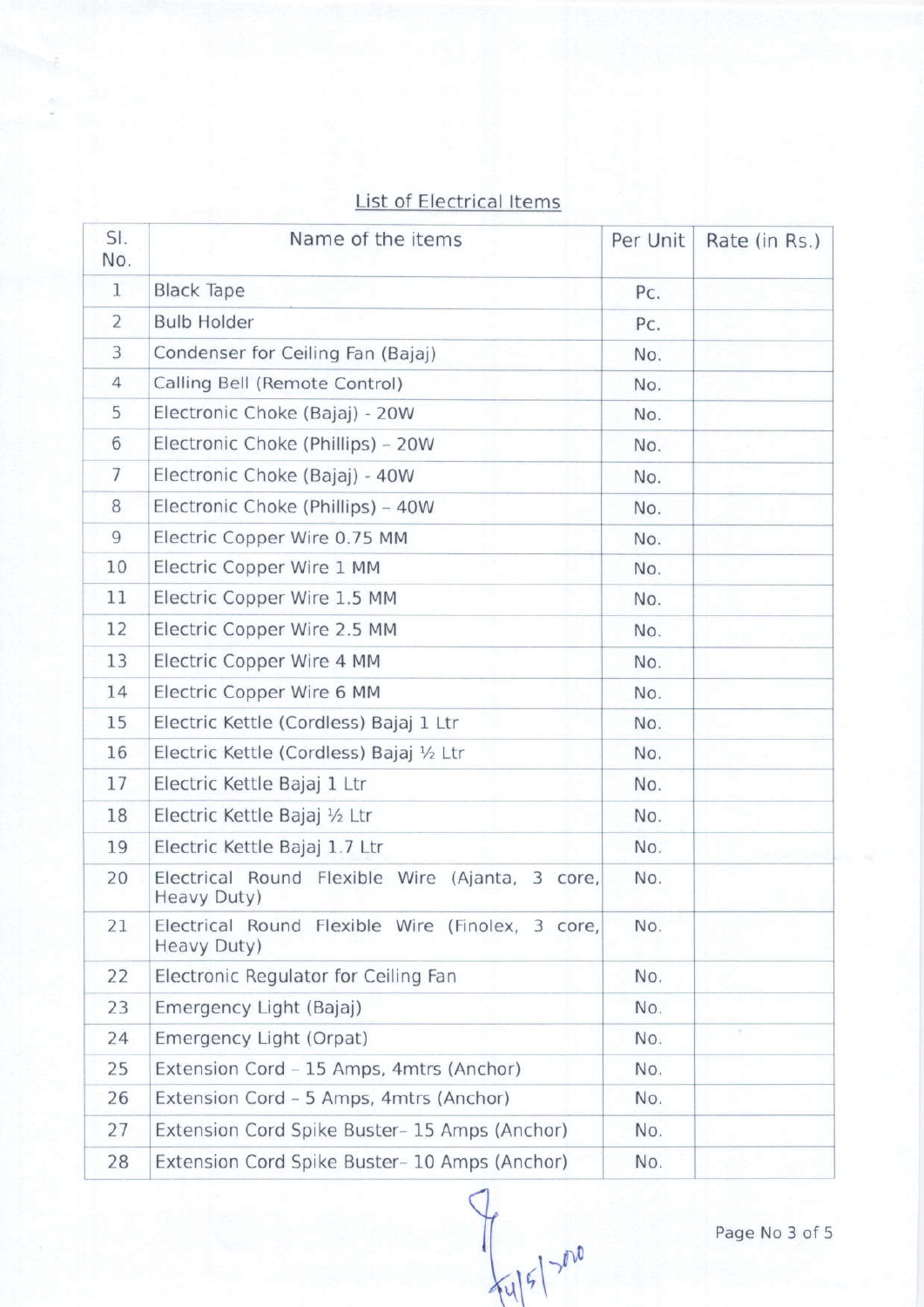| 29 | Extension Cord Spike Buster- 5 Amps (Anchor) | No. |  |
|----|----------------------------------------------|-----|--|
| 30 | Garden Halogen Bulb                          | No. |  |
| 31 | Halogen Batten (Anchor)                      | No. |  |
| 32 | Halogen Bulb 1000W                           | No. |  |
| 33 | Halogen Bulb 500W                            | No. |  |
| 34 | LED Bulb 9W - Bajaj                          | No. |  |
| 35 | LED Bulb 9W - Crompton                       | No. |  |
| 36 | LED Bulb 9W - Philips                        | No. |  |
| 37 | LED Bulb 12W - Bajaj                         | No. |  |
| 38 | LED Bulb 12W - Crompton                      | No. |  |
| 39 | LED Bulb 12W - Philips                       | No. |  |
| 40 | LED Bulb 15W - Bajaj                         | No. |  |
| 41 | LED Bulb 15W - Crompton                      | No. |  |
| 42 | LED Bulb 15W - Philips                       | No. |  |
| 43 | LED Bulb 18W - Bajaj                         | No. |  |
| 44 | LED Bulb 18W - Crompton                      | No. |  |
| 45 | LED Bulb 18W - Philips                       | No. |  |
| 46 | LED Tube Light - 18W Batten (Syska)          | No. |  |
| 47 | LED Tube Light - 18W Batten (Crompton)       | No. |  |
| 48 | LED Tube Light - 18W Batten (phillips)       | No. |  |
| 49 | LED Tube Light - 18W Batten (Bajaj)          | No. |  |
| 50 | LED Tube Light - 20W Batten (Syska)          | No. |  |
| 51 | LED Tube Light - 20W Batten (Crompton)       | No. |  |
| 52 | LED Tube Light - 20W Batten (phillips)       | No. |  |
| 53 | LED Tube Light - 20W Batten (Bajaj)          | No. |  |
| 54 | Room Heater (Double Rod) - Bajaj             | No. |  |
| 55 | Room Heater (Single Rod) - Bajaj             | No. |  |
| 56 | Socket 3 Pin (Piano Type) Anchor 5Amps       | No. |  |
| 57 | Socket 3 Pin (Piano Type) Anchor 15Amps      | No. |  |
| 58 | Socket 5 Pin (Piano Type) Anchor 5Amps       | No. |  |
| 59 | Socket 5 Pin (Piano Type) Anchor 15Amps      | No. |  |
| 60 | Stand Fan (Bajaj)                            | No. |  |
| 61 | Stand Fan (Usha)                             | No. |  |
| 62 | Switch & Socket Combine 15Amps (Anchor)      | No. |  |
| 63 | Switch & Socket Combine 5Amps (Anchor)       | No. |  |

 $\subset$  $\frac{1}{2^{14}}$ 

Page No 4 of 5